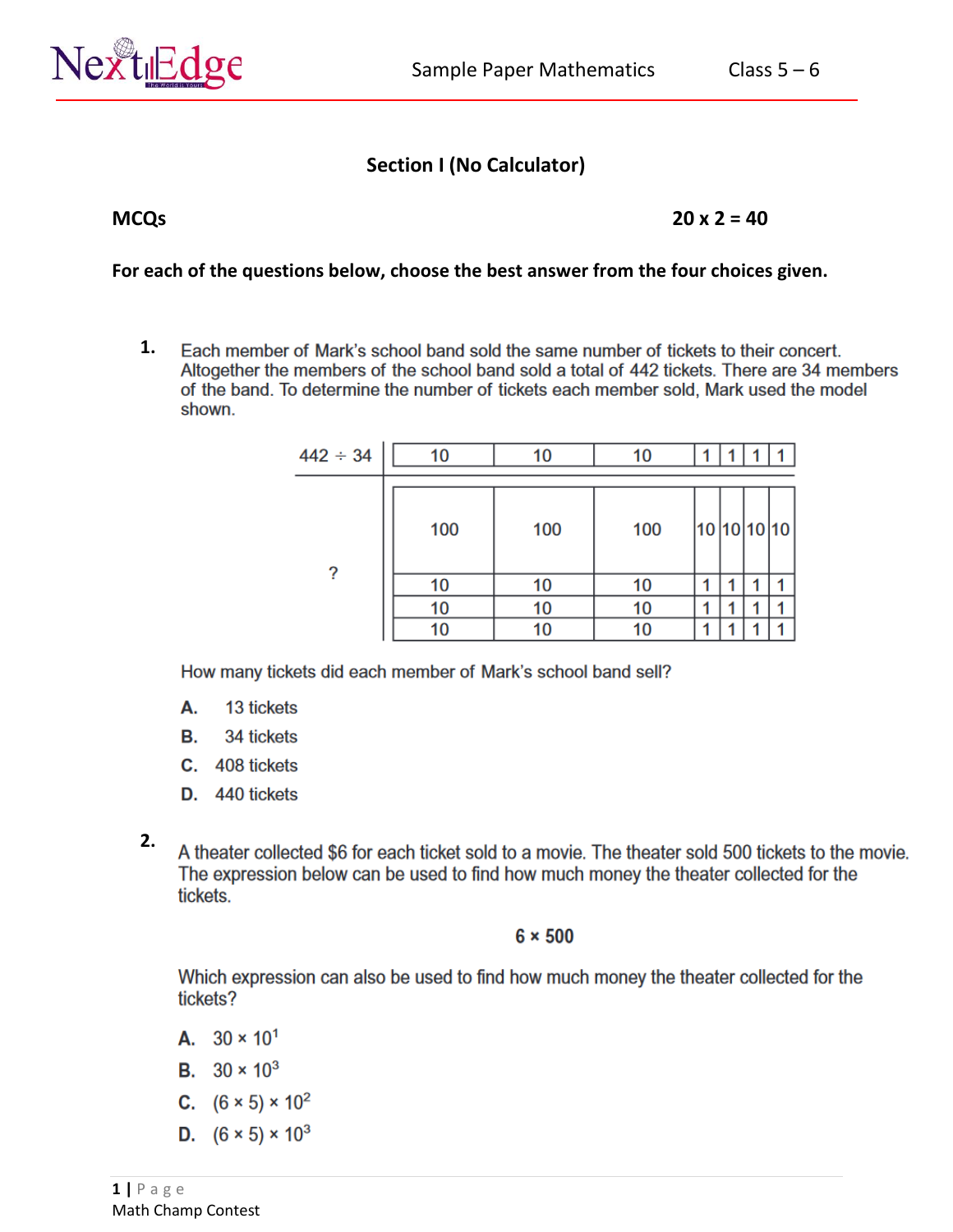

**3.** There are 2,817 homes in the town of West Valley. Each home uses an average of 380 gallons of water each day. Use the expression below to find the total number of gallons of water the homes in West Valley use on average each day.

#### $2,817 \times 380$

What is the total number of gallons of water the homes in West Valley use on average each day?

- А. 860,460 gallons
- В. 870,460 gallons
- $C. 1,060,460$  gallons
- **D.** 1,070,460 gallons
- 4. The schedule for a music showcase includes 3 sets that are 20 minutes each and 1 set that is 40 minutes. There is a 10-minute break between each set. The total length of the music showcase is  $3(20 + 10) + 40$  minutes. What is the total length of the music showcase?
	- А. 73 minutes
	- **B.** 110 minutes
	- C. 130 minutes
	- D. 210 minutes
- **5.**Carole used 3 $\frac{3}{4}$  cups of butter for baking. The amount of sugar she used was  $\frac{1}{3}$  of the amount of butter she used. How much sugar, in cups, did she use?

**A.** 
$$
1\frac{1}{4}
$$
 cups\n\n**B.**  $1\frac{1}{3}$  cups\n\n**C.**  $2\frac{1}{2}$  cups\n\n**D.**  $3\frac{5}{12}$  cups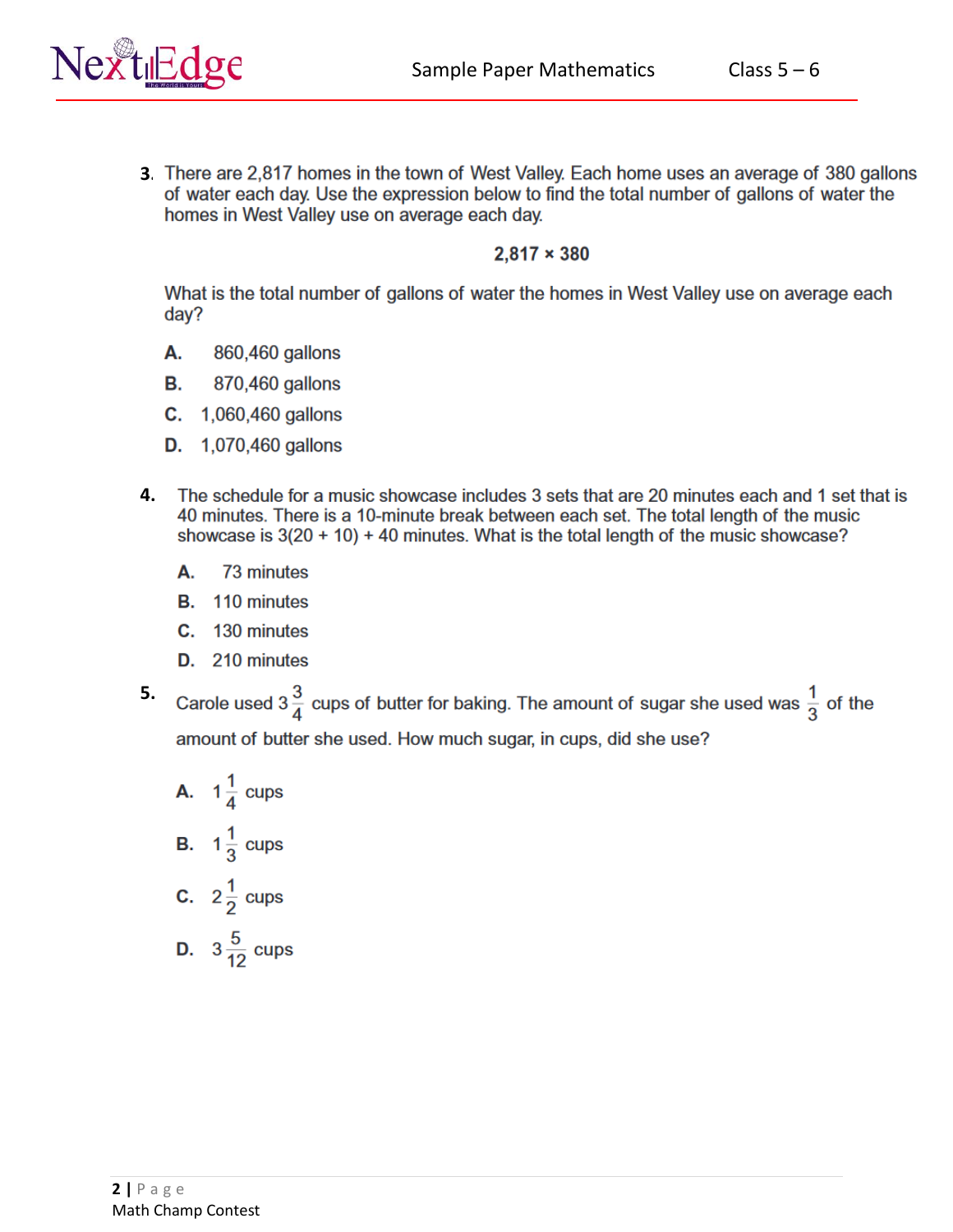

**6.** A store sells 107 different colors of paint. They have 25 cans of each color in storage. The number of cans of paint the store has in storage can be found using the expression below.

## $107 \times 25$

How many cans of paint does the store have in storage?

- А. 749
- **B.** 2,675
- $C. 2,945$
- D. 4,250
- Yala brought  $\frac{5}{9}$  of a pound of cherries to school. Will brought  $\frac{4}{15}$  of a pound of cherries to **7.**school. Yala used the expression below to find the difference in the number of pounds of cherries she and Will brought to school.

$$
\frac{5}{9}-\frac{4}{15}
$$

Which expression shows one way to solve the expression Yala used above?

A.  $\frac{5-4}{9-15}$ 

B. 
$$
\frac{5-4}{9 \times 15}
$$

- **c.**  $\frac{11}{15} \frac{4}{15}$
- **D.**  $\frac{25}{45} \frac{12}{45}$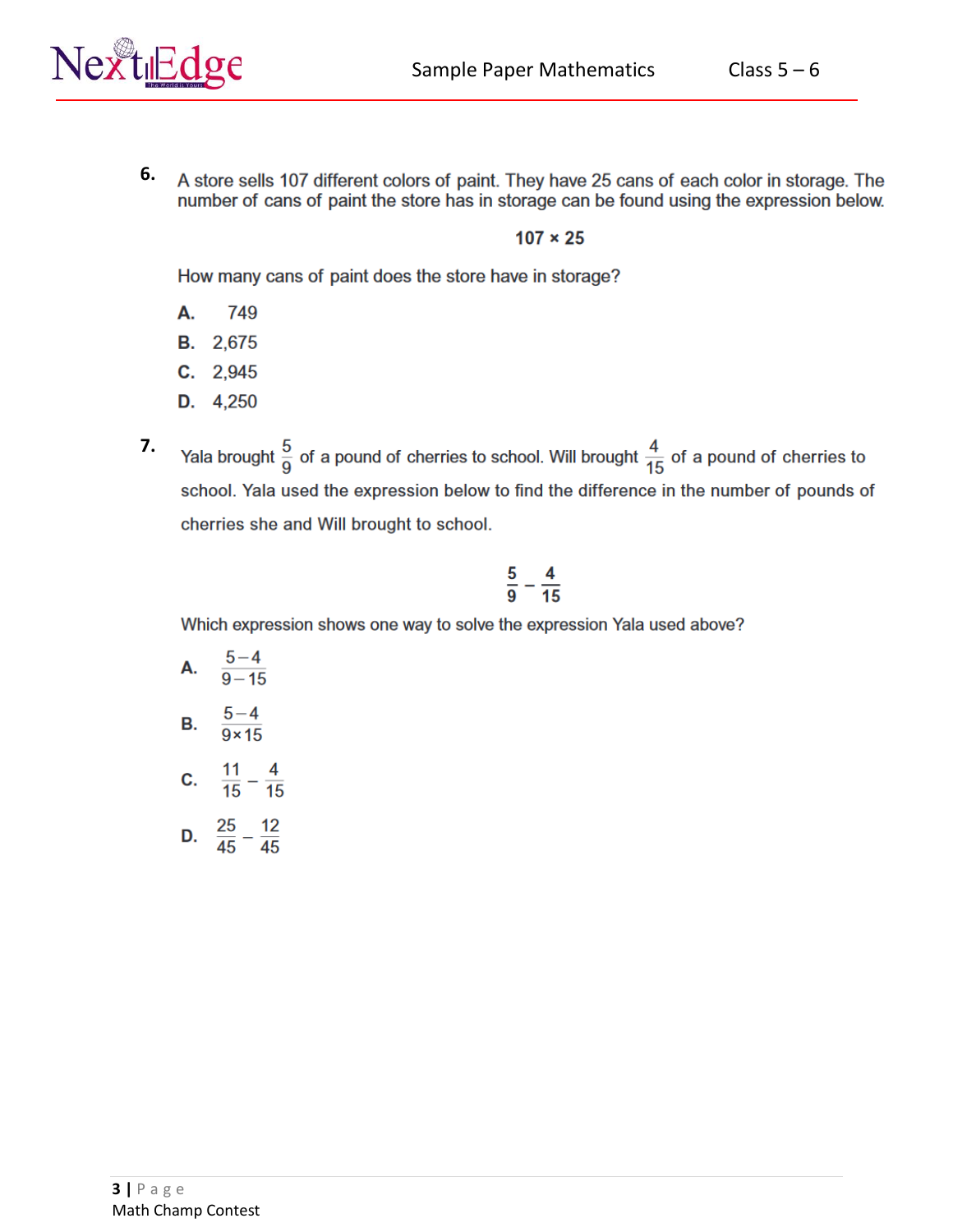

**8.**

At a football game,  $\frac{8}{15}$  of the fans wore team T-shirts. Of those wearing team T-shirts,  $\frac{1}{4}$  also wore team hats. What fraction of the fans at the football game wore both a team T-shirt and a team hat?

|    | А.                         | $rac{2}{15}$                 |                                |  |
|----|----------------------------|------------------------------|--------------------------------|--|
|    | B.                         | $\frac{9}{19}$               |                                |  |
|    |                            | c. $\frac{7}{11}$            |                                |  |
|    |                            | D. $\frac{47}{60}$           |                                |  |
| 9. |                            |                              | $2\frac{3}{8} + \frac{13}{20}$ |  |
|    | A. $2\frac{16}{28}$        |                              |                                |  |
|    |                            | <b>B.</b> $2\frac{128}{160}$ |                                |  |
|    | <b>C.</b> $3\frac{1}{40}$  |                              |                                |  |
|    | <b>D.</b> $3\frac{41}{40}$ |                              |                                |  |

#### Use the expression below to answer the question. **10.**

 $3 \times [(2 \times 6 - 5) + (8 \div 4)] - 1$ 

What is the value of the expression?

9 А.

- **B.** 11
- $C. 26$
- D. 32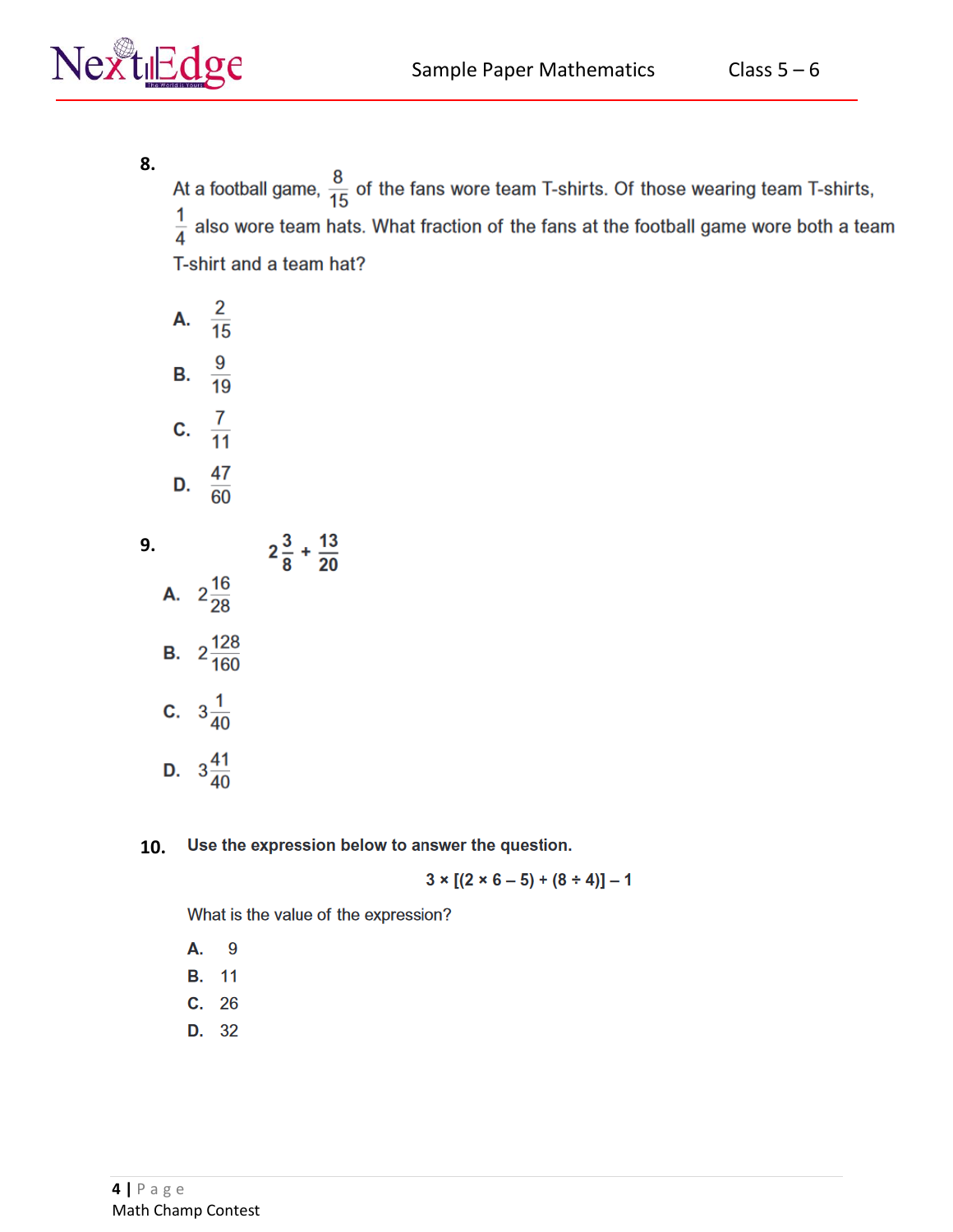

11. Thomas walked 3km on Monday, 6km on Tuesday, and 9km on Wednesday. If this pattern continues

How far will he walk on Friday?

- **15 km**
- **3 km**
- **54 km**
- **9 km**

**12.** If a =  $-3$  then what is the value of  $a(3-5)+2$ 

- **A. 8**
- **B. -4**
- **C. 4**
- **D. -8**
- **13. For the equation (** $5a 1$ **) = 9, a is** 
	- **A. A variable**
	- **B. An expression**
	- **C. A coefficient**
	- **D. An operator**
- **14. Which of the following is a closed sentence?**
	- **A. A is less than 3 B. A square has X sides C. 4 + y = 20**
	- **D. D+D+D = 3D**
- 15. Canasta is a card game where at the end of each hand points are either added or deducted from a player's score. Players' scores start at zero. In the first hand Tom lost 25 points, and in the second he lost 15. What was his score after 2 hands?
	- **A. -40**
	- **B. 40**
	- **C. -10**
	- **D. 10**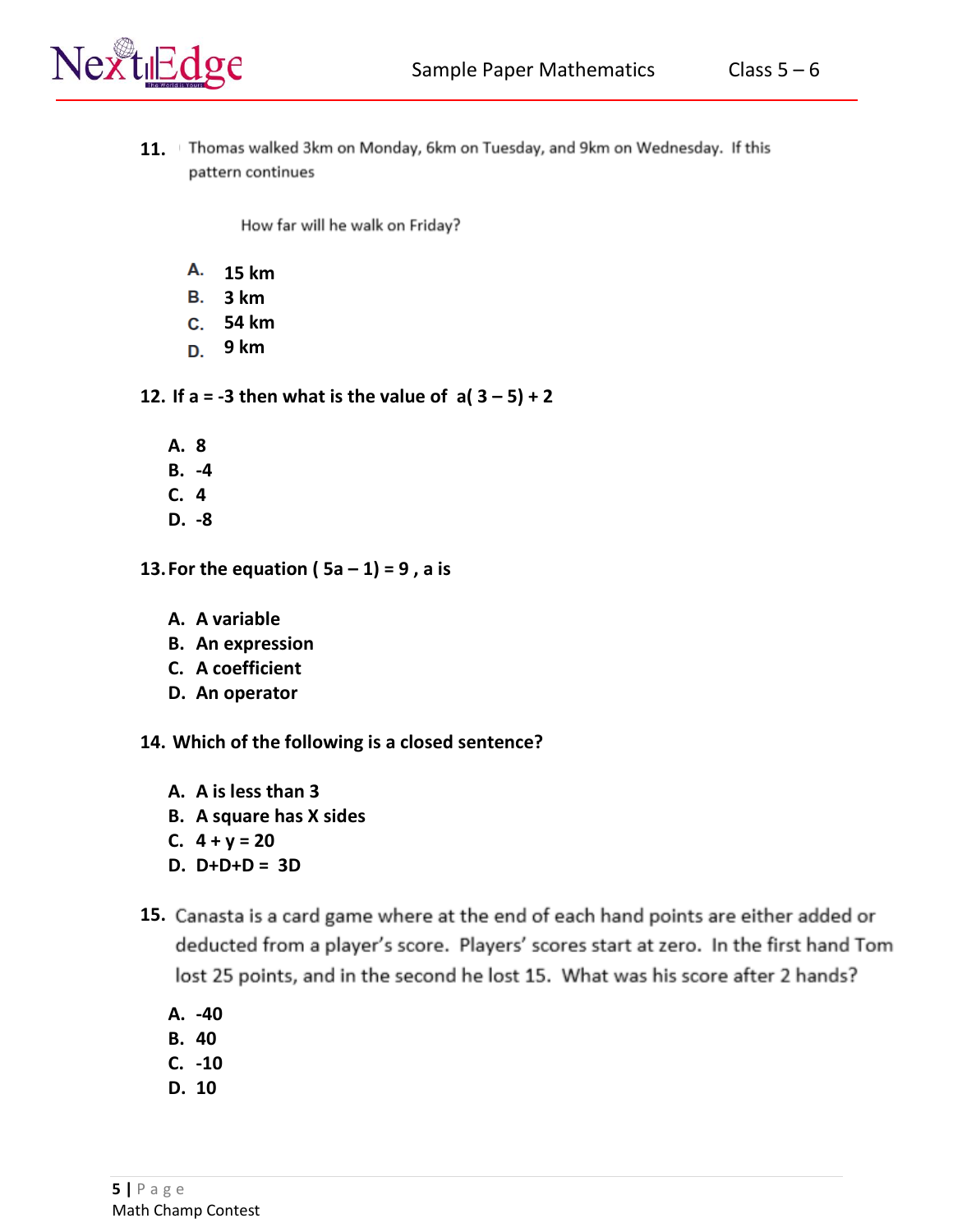

**16.**



The diagram shows the shortest distance between any two points

**Along which path or paths is the shortest distance from A to E** 

- **A. A to C to E**
- **B. E to D to E**
- **C. A to B to E**
- **D. A to E**

**17.What are the next two numbers of the following series** 

- **2 , 6, 14 , \_\_\_\_ , \_\_\_\_\_**
- **A. 16, 32**
- **B. 32, 64**
- **C. 16,24**
- **D. 30,62**

**18.How to write 597 in words?** 

- **A. Fifty nine seven**
- **B. Fitfty hundred and ninety seven**
- **C. Five hundred and ninety seven**
- **D. Five thousand and ninety seven**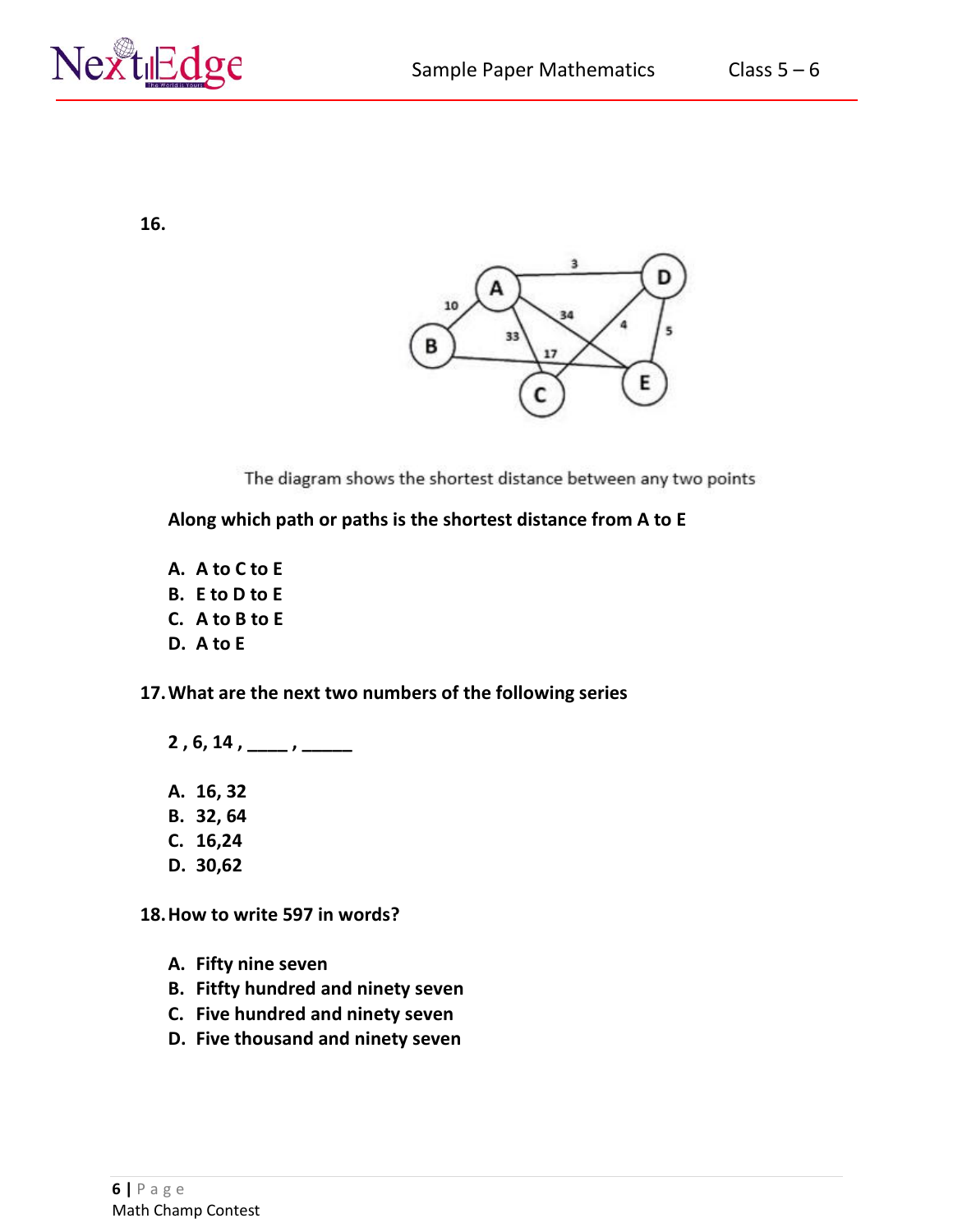



- **19.** Sara poured 1 $\frac{1}{8}$  cups of lemonade into each of 5 glasses. What was the total amount of lemonade Sara poured into the 5 glasses?
	- A.  $3\frac{7}{8}$  cups **B.**  $5\frac{1}{8}$  cups **C.**  $5\frac{5}{8}$  cups **D.**  $6\frac{1}{8}$  cups
- **20.**

Kara went running 3 times this week. Each time, she ran 2.5 miles. Which number line has point K graphed so that it best represents the total distance Kara ran, in miles?

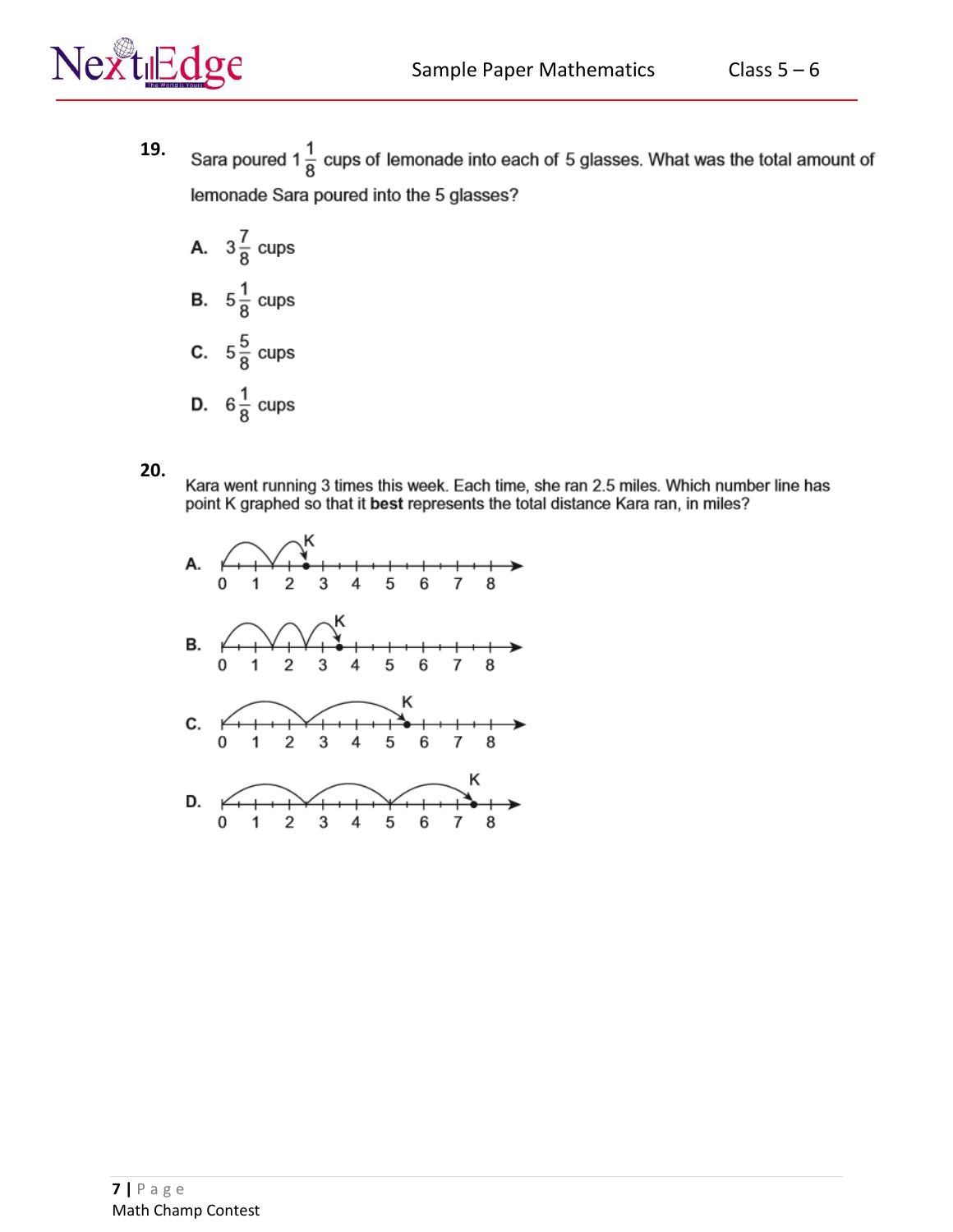

# **Section II**

| Attempt the following questions. All questions carry equal marks.<br>$10 \times 2 = 20$                                                                  |
|----------------------------------------------------------------------------------------------------------------------------------------------------------|
| 1. Solve this equation<br>$6C = 42$                                                                                                                      |
| 2. List the factors of the number 12                                                                                                                     |
| 3. In a mathematics test Tom got $\frac{1}{4}$ of the questions wrong, and Alan got $\frac{1}{3}$ of the<br>questions wrong. Who did better on the test? |
| 4. Solve: 751.64 - 384.3545                                                                                                                              |
|                                                                                                                                                          |
| 5. Convert 1/4 to decimal.                                                                                                                               |
|                                                                                                                                                          |
|                                                                                                                                                          |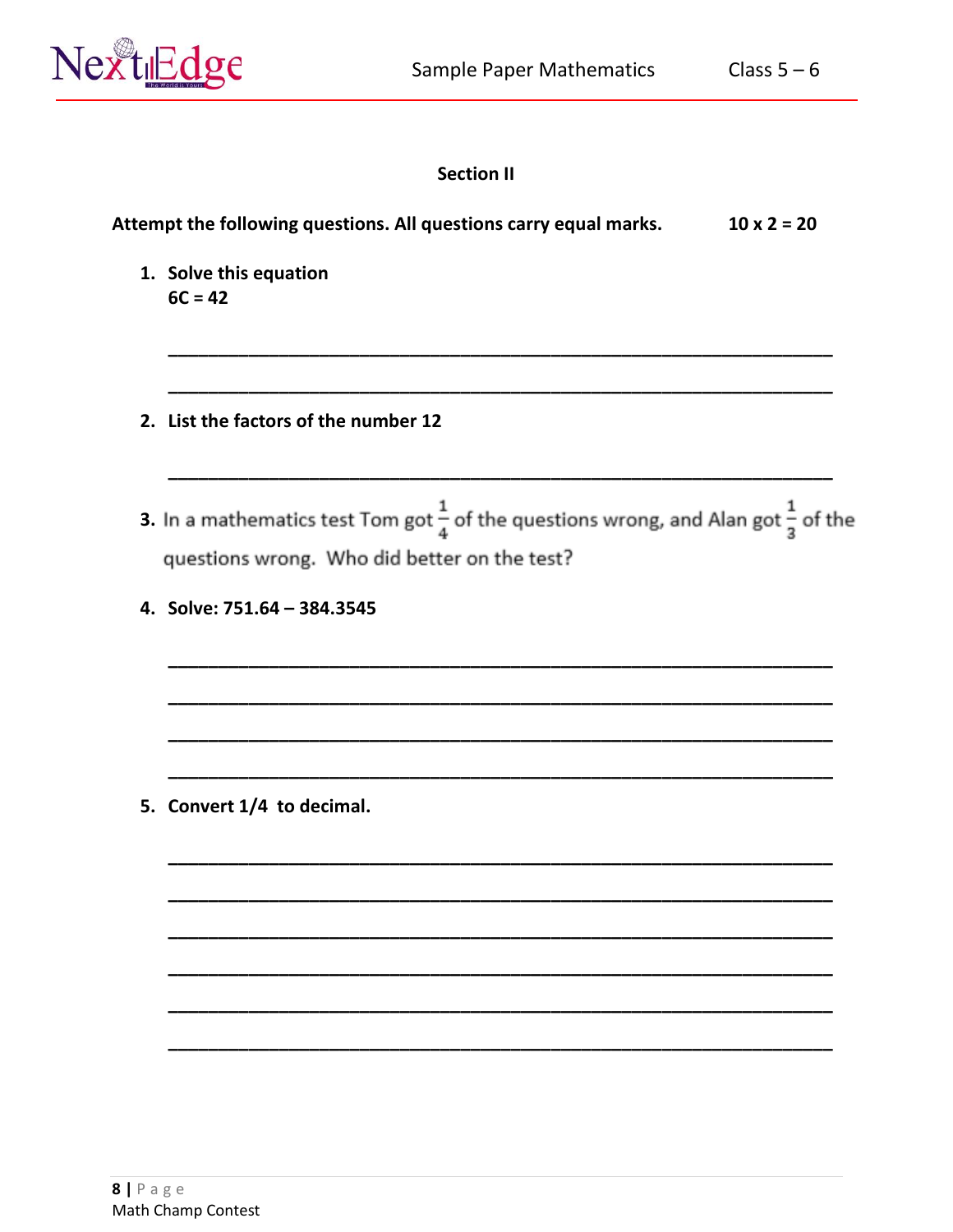

| 7. Find the average of 125, 145, 80, 124, 102, 144                                      |
|-----------------------------------------------------------------------------------------|
|                                                                                         |
|                                                                                         |
|                                                                                         |
|                                                                                         |
| 8. Calculate<br>$40 \times \frac{1}{2}$                                                 |
|                                                                                         |
|                                                                                         |
|                                                                                         |
|                                                                                         |
| 9. Tom had \$15.20, whilst Alan had ten times as much. How much money did Alan<br>have? |
|                                                                                         |
|                                                                                         |
| 10. A hotdog costs \$4.65 after midnight in the store from question 10. How much        |
|                                                                                         |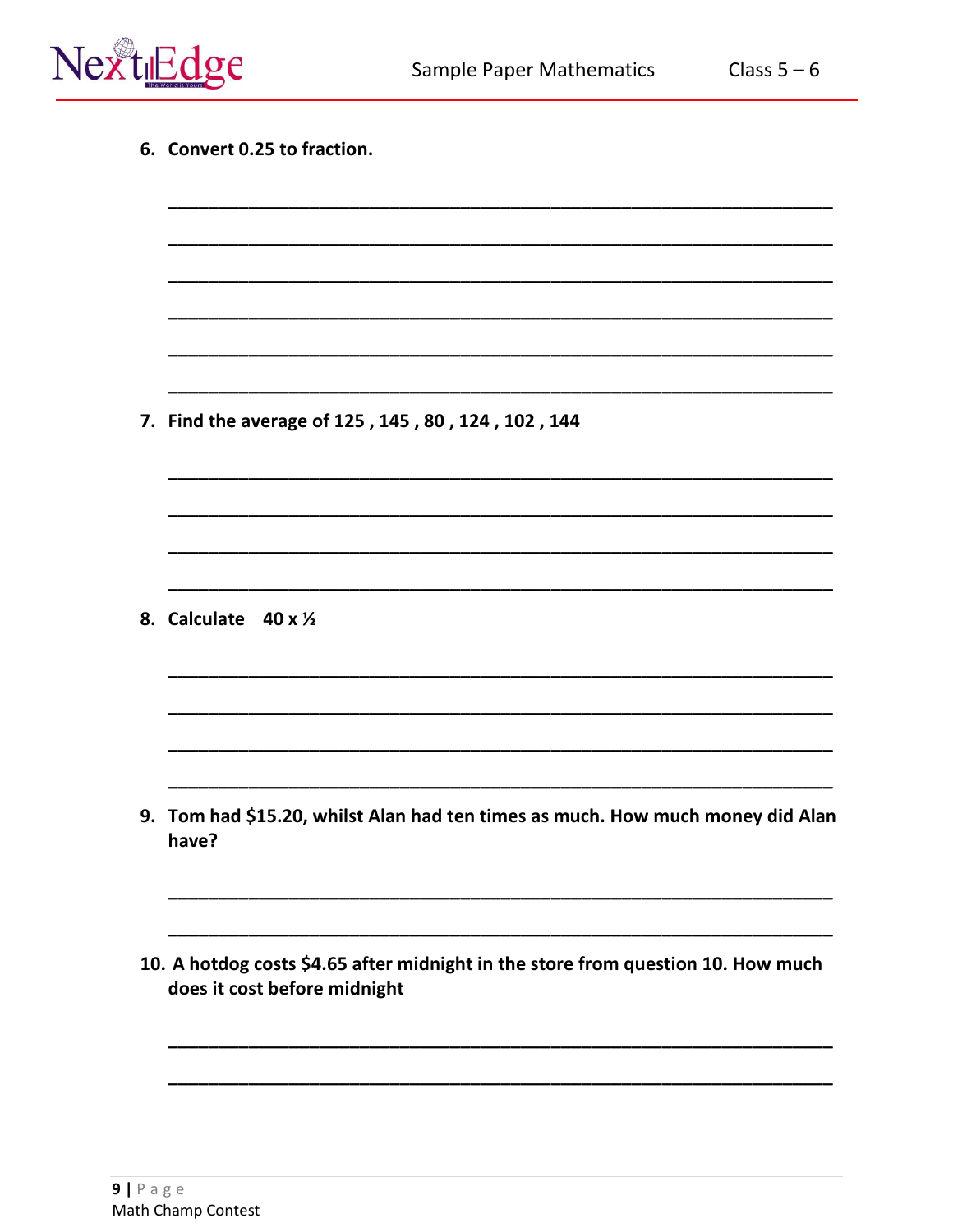

## **Section III**

Attempt the following questions. All questions carry equal marks.  $10 \times 4 = 40$ 

1. The chart is partially filled with product. Complete the chart by finding the product.

| Χ | 6  |    | 8  | 9 |
|---|----|----|----|---|
| 6 |    |    | 48 |   |
|   |    | 49 |    |   |
| 8 | 48 |    |    |   |

2. Simplify 75  $\div$  5 x 9

3 The schedule for a music showcase includes 3 sets that are 20 minutes each and 1 set that is 40 minutes. There is a 10-minute break between each set. The total length of the music showcase is  $3(20 + 10) + 40$  minutes. What is the total length of the music showcase?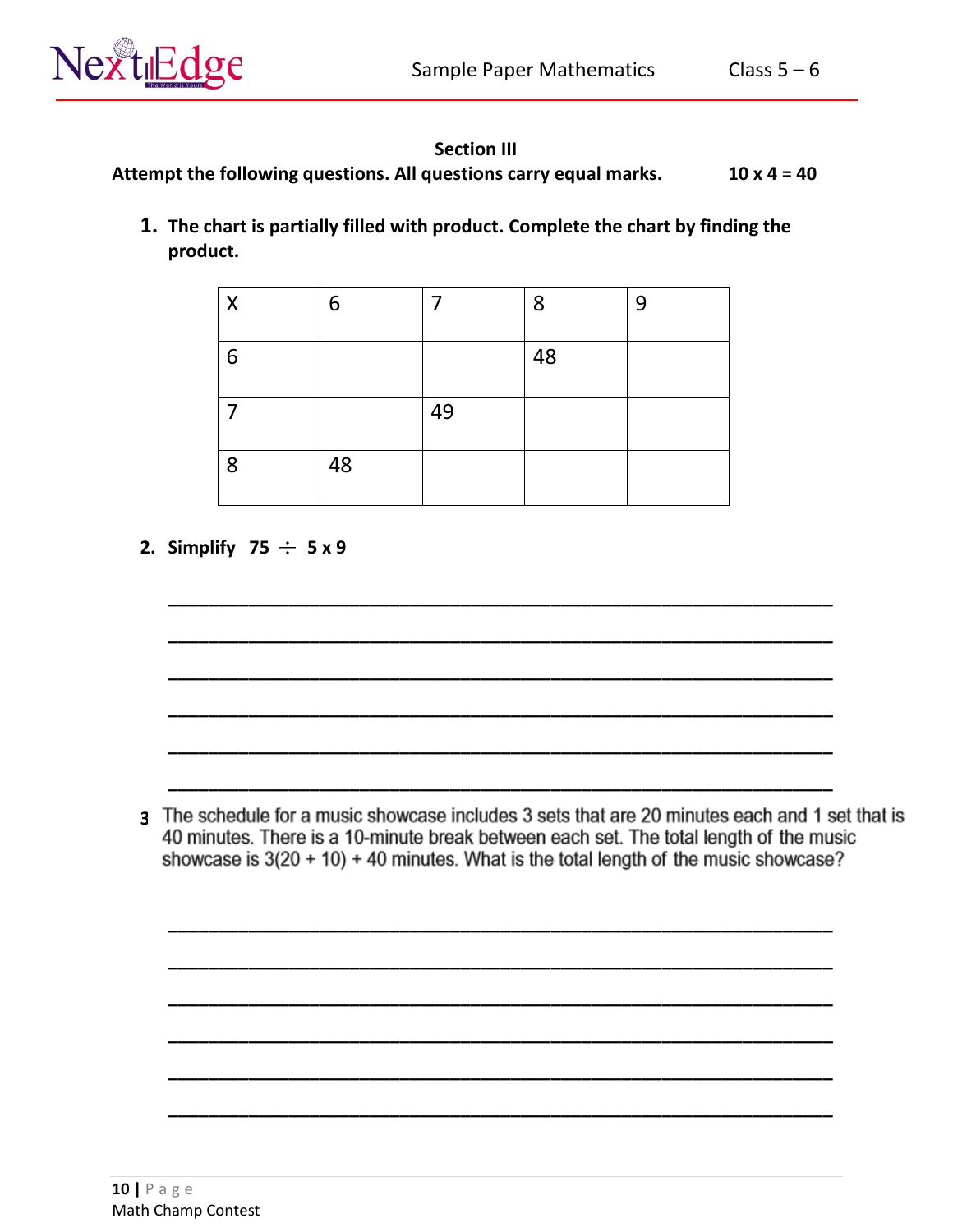Class  $5-6$ 



4. Nick is making two different types of bread. He needs  $3\frac{2}{3}$  cups of flour for one type and  $5\frac{3}{4}$  cups of flour for the other type. The total amount of flour, in cups, Nick will need to make both types of bread can be found by solving the expression below.

$$
3\frac{2}{3}+5\frac{3}{4}
$$

How many cups of flour will Nick need to make both types of bread?

5. Factor the following numbers to their prime factors.

| a. 26<br>ハ | $b. 40$<br>ハ |
|------------|--------------|
|            |              |
|            |              |
|            |              |
|            |              |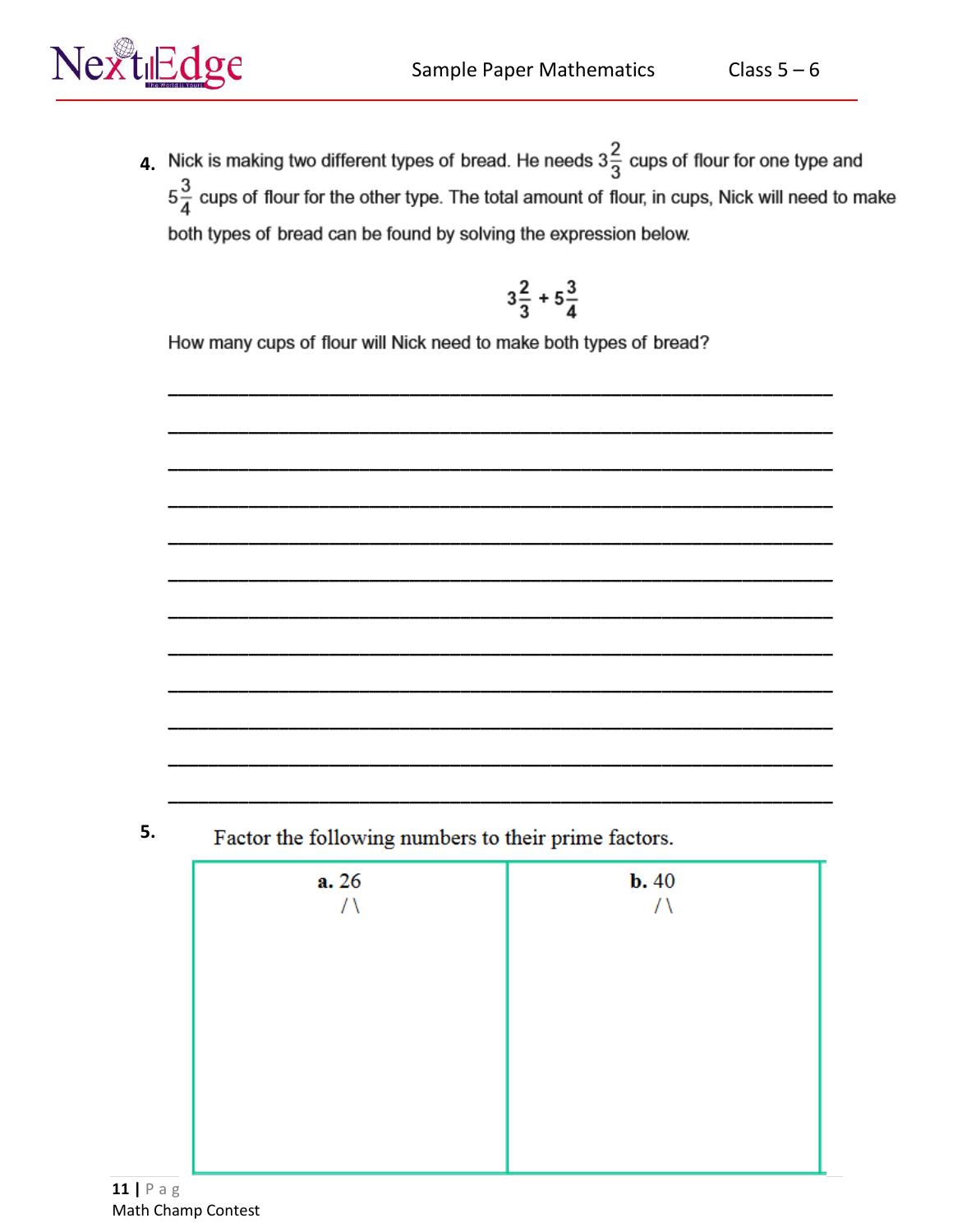Class  $5-6$ 



A website charges a fixed amount for each song download. 6 If you can download six songs for \$4.68, then how much would it cost to download ten songs?

7. Complete

**8.** Compare the fractions, and write  $\lt$ ,  $\gt$ , or  $=$  in the box.

**a.** 
$$
\frac{6}{9}
$$
  $\boxed{\phantom{0}}$   $\frac{6}{13}$  **b.**  $\frac{6}{13}$   $\boxed{\phantom{0}}$   $\frac{1}{2}$  **c.**  $\frac{5}{10}$   $\boxed{\phantom{0}}$   $\frac{48}{100}$  **d.**  $\frac{1}{4}$   $\boxed{\phantom{0}}$   $\frac{25}{100}$